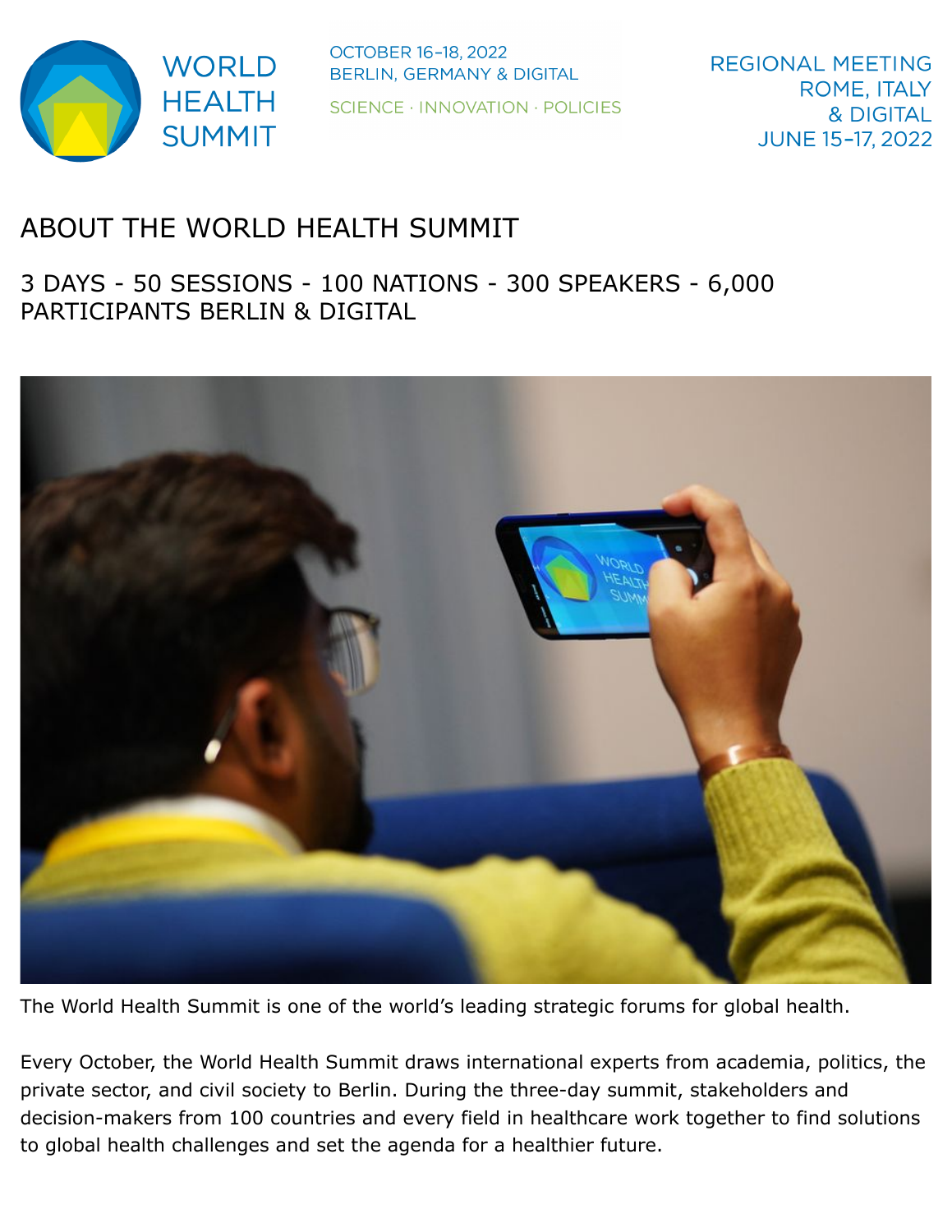The World Health Summit was founded in 2009 on the occasion of the 300th anniversary of Berlin's Charité Hospital and is traditionally held under the patronage of the German Chancellor, the President of the Republic of France, the President of the European Commission, and the Director-General of the World Health Organization.

In addition to the World Health Summit in Berlin, there are annual Regional Meetings and regular Expert Meetings around the world. These meetings are organized by the M8 Alliance, the academic backbone of the World Health Summit.

[Participants & Speakers](#page-1-0)

[Results](#page-2-0)

[Patronage](#page-2-1)

[Presidents](#page-2-2)

[General Topics](#page-3-0)

[Session Formats](#page-3-1)

[M8 Alliance](#page-3-2)

## <span id="page-1-0"></span>PARTICIPANTS & SPEAKERS

- Leading scientists and medical professionals
- Ministers and civil servants
- High-ranking officials at international organizations
- CEOs from industry and civil society
- Young professionals and students

## <span id="page-1-1"></span>GOALS

- Improve health worldwide
- Bring together stakeholders from all sectors
- Facilitate constructive exchange in an environment of academic freedom
- Strengthen international cooperation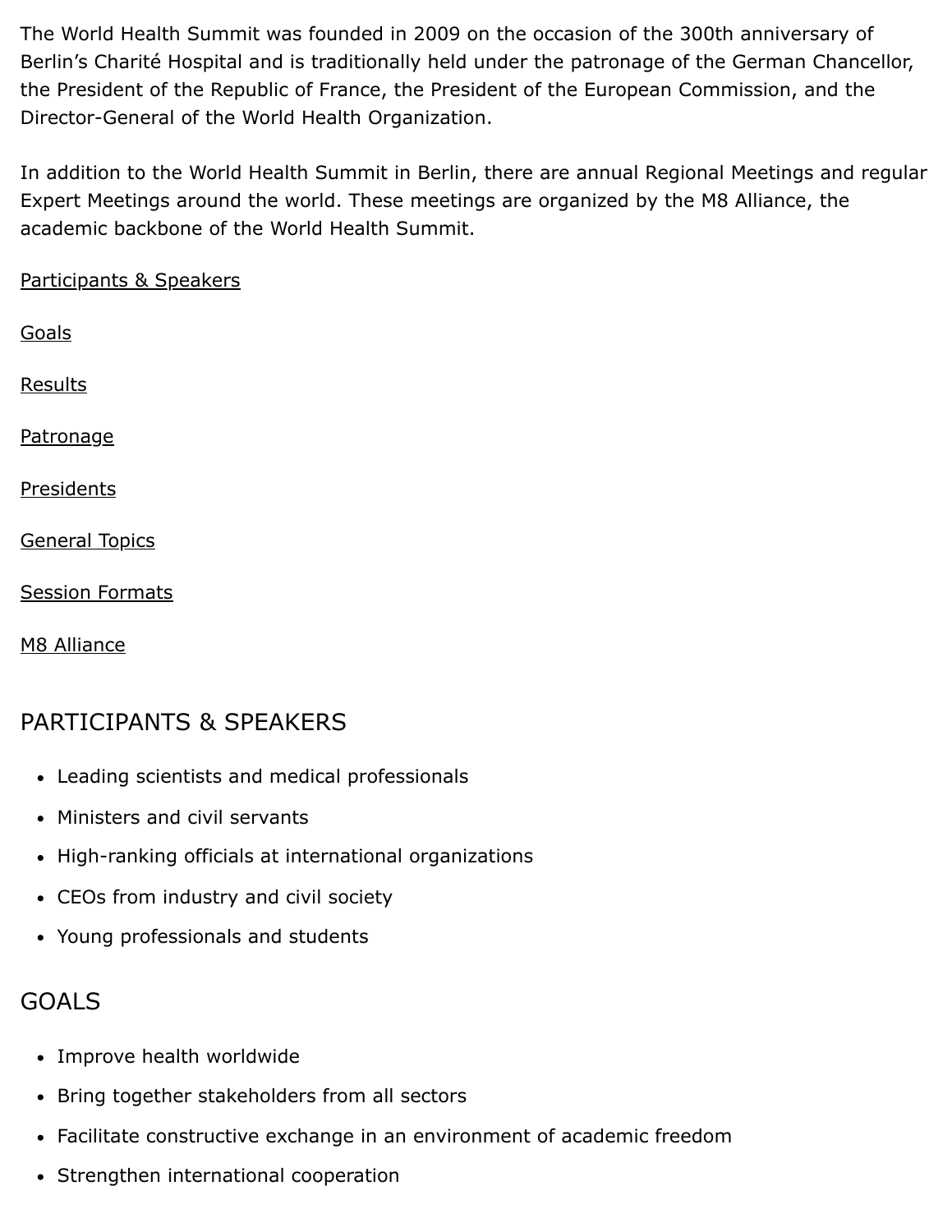- Find answers to major health challenges
- Set health agendas

#### <span id="page-2-0"></span>RESULTS

- M8 Alliance Declaration
- Statements and recommendations for national academies, governments, and international organizations

#### <span id="page-2-1"></span>PATRONAGE

- Chancellor of the Federal Republic of Germany (since 2009)
- President of the French Republic (since 2009)
- President of the European Commission (since 2013)
- Director-General of the World Health Organization (WHO) (since 2019)

#### <span id="page-2-2"></span>PRESIDENTS

President

Axel R. Pries, Germany

Founding President

Detlev Ganten, Germany (until 2020)

International Presidents

 Eugenio Gaudio, Italy Charles Ibingira, Uganda Charles Ibingira, Uganda Ali Jafarian, Iran João Gabriel Silva & Fernando Regateiro, Portugal Hélène Boisjoly, Canada Antoine Flahault, Switzerland Shunichi Fukuhara, Japan José Otávio Auler Jr., Brazil John Eu-Li Wong, Singapore Michael J. Klag, USA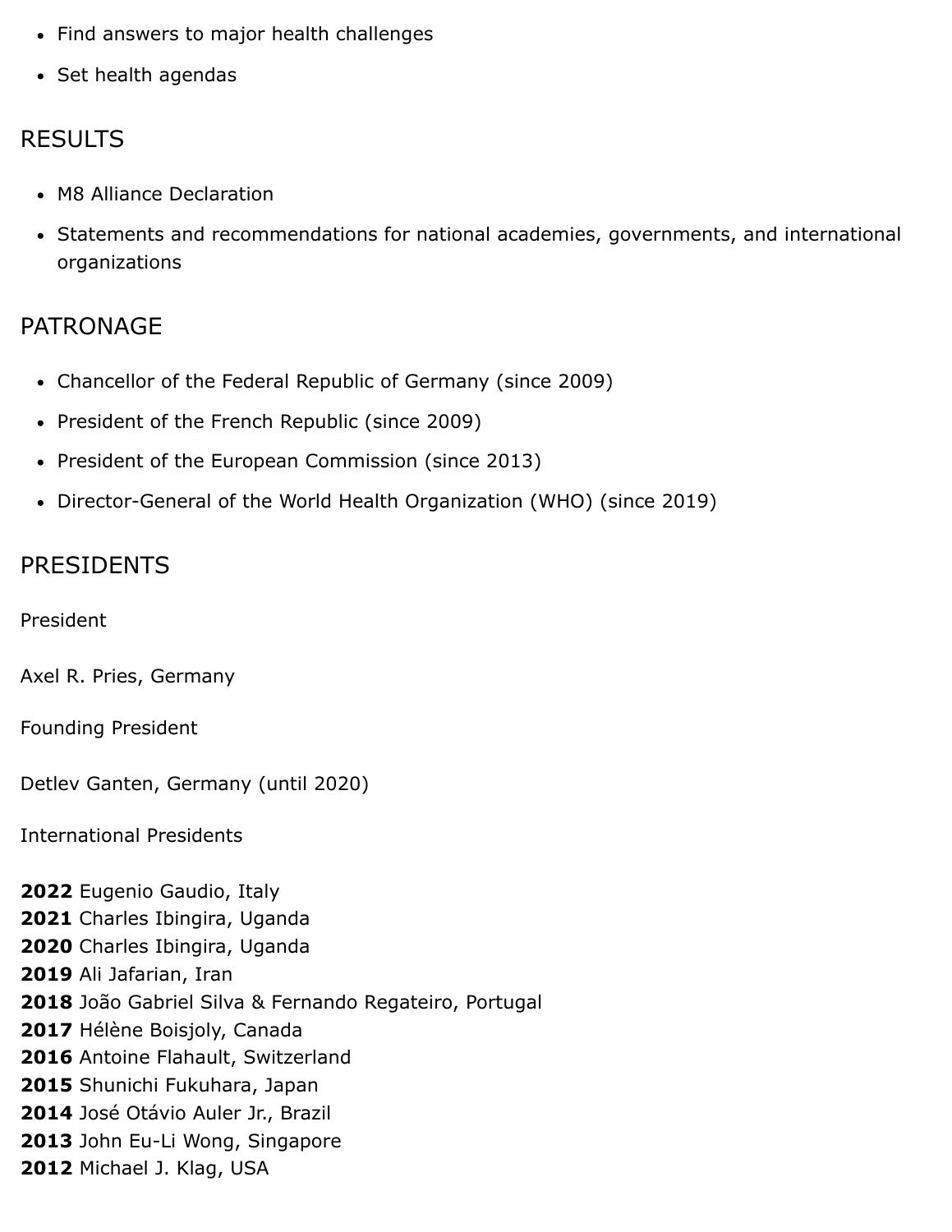**2011** Steve Wesselingh, Australia **2010** Stephen K. Smith, UK **2009** Axel Kahn, France

#### <span id="page-3-0"></span>GENERAL TOPICS

- Basic Biological & Medical Research
- Clinical & Patient Research
- Specific Diseases & Disorders
- Diagnostics & Therapy
- Medical Technology & Engineering
- Health Policies & Systems
- Universal Health Coverage
- Translational Science & Medicine
- Public Health & Prevention
- Lifestyle, Physical Activity & Nutrition
- Patient Safety
- Healthcare Facilities
- Drugs & Vaccines
- Regulatory Aspects
- Health Visions, Strategies & Ethics
- Evolutionary Medicine
- Demographic Change & Healthy Aging
- Global Health & Development

### <span id="page-3-1"></span>SESSION FORMATS

**Keynotes**: 90 minutes, max. 5 speakers, up to 800 participants onsite **Panel Discussions**: 90 minutes, max. 6 speakers, up to 300 participants onsite **Workshops**: 90 minutes, max. 6 speakers, up to 250 participants onsite

#### <span id="page-3-2"></span>M8 ALLIANCE

Academic foundation of the World Health Summit